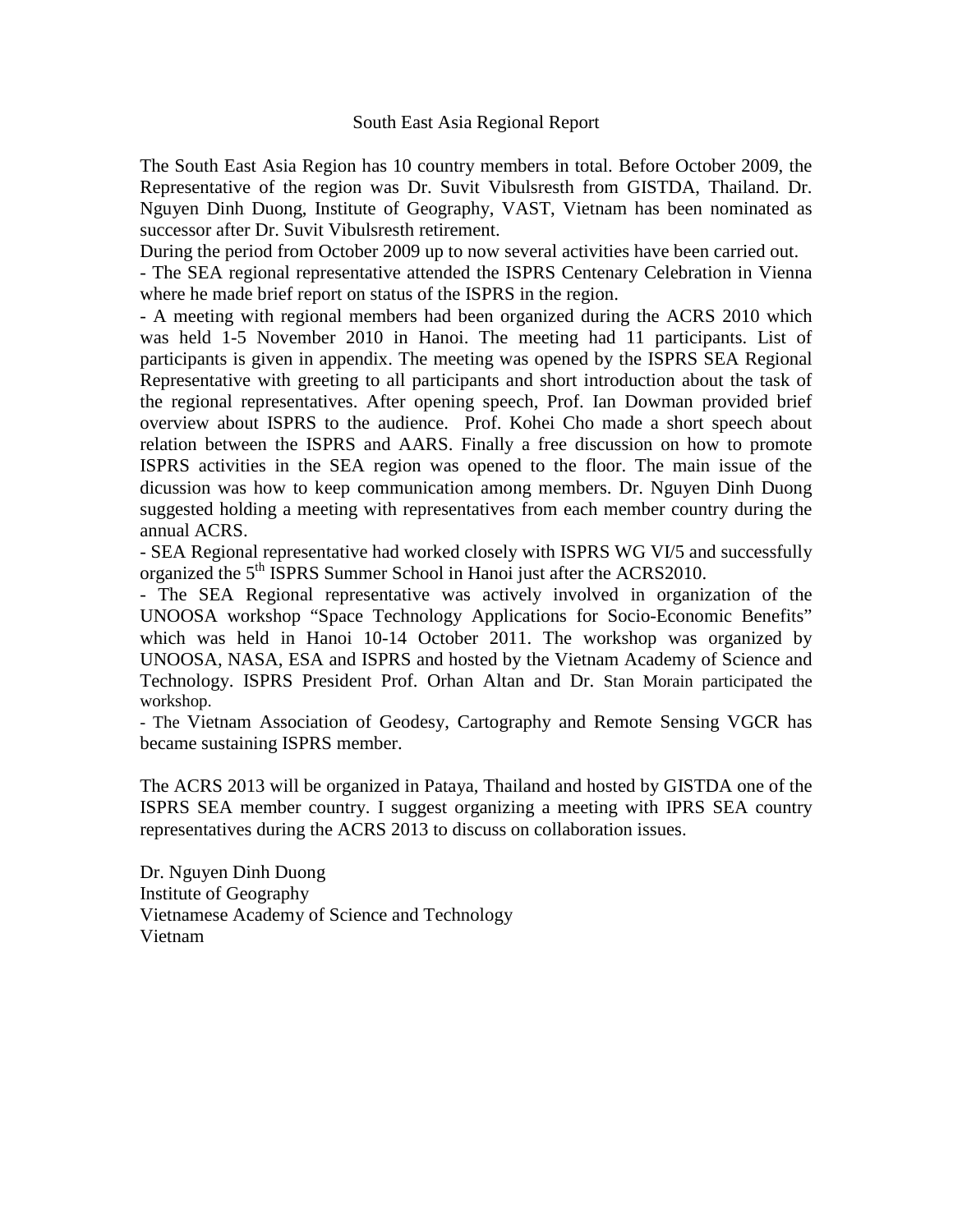| 1101000, 2010  |                          |                             |                              |
|----------------|--------------------------|-----------------------------|------------------------------|
| N <sub>0</sub> | Name                     | Organization                | <b>Email Address</b>         |
| 1              | E. Baltsavias            | ETH Zurich,                 | manos@geod.baug.eth.ch       |
|                |                          | Switzerland                 |                              |
| $\overline{2}$ | Ian Dowman               | UCL, London, UK             | idowman@cege.ucl.ac.uk       |
| 3              | Kohei Cho                | Tokai University,           | cho@yoyogi.ycc.u-tokai.sc.jp |
|                |                          | Japan                       |                              |
| $\overline{4}$ | Virgilio Santos          | FF Cruz3 Co. Inc            | vssantos@ffcruz.com.ph       |
| 5              | Nguyen Cam Van           | <b>Vietnam Association</b>  | nguyencamvandl@gmail.com     |
|                |                          | of Geodesy,                 |                              |
|                |                          | cartography and             |                              |
|                |                          | remote sensing              |                              |
| 6              | Le Minh Hang             | Le Quy Don                  | leminhang81@gmail.com        |
|                |                          | University, Vietnam         |                              |
| 7              | Surachai                 | GISTDA, Thailand            | surachai@gistda.or.th        |
|                | Ratanasermpong           |                             |                              |
| 8              | Supapis Polgnam          | GISTDA, Thailand            | supapis@gistda.or.th         |
| 9              | Fahmi Amhar              | <b>ISI</b> Indonesia Survey | famhar@yahoo.com             |
|                |                          | Association                 |                              |
| 10             | Nguyen Hanh Quyen        | <b>Space Technology</b>     | quyen.hanh@gmail.com         |
|                |                          | Institute, Vietnam          |                              |
| 11             | <b>Nguyen Dinh Duong</b> | Institute of Geography,     | duong.nguyen2007@gmail.com   |
|                |                          | Vietnam                     |                              |

List of participants of the  $1<sup>st</sup>$  ISPRS SEA regional members during the 31 $<sup>st</sup>$  ACRS, 1-5</sup> November, 2010



ISPRS Summer School 2010